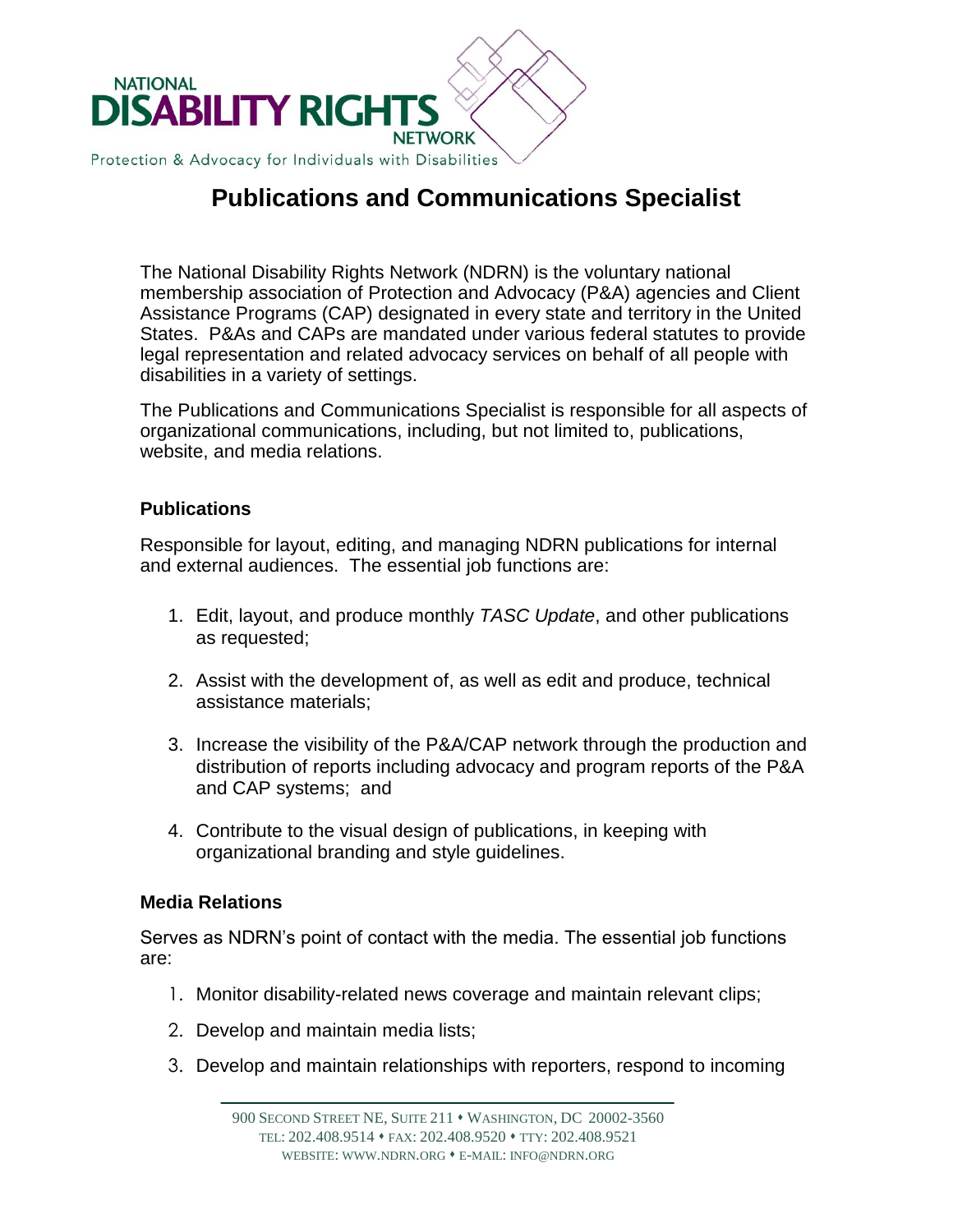media inquiries, pitch story ideas to media outlets; and

4. Develop and implement communications plan to increase visibility of NDRN and the work of the P&A/CAP network, and position the association as a key voice on disability-related issues.

## **Training and Technical Assistance**

Provide training and technical assistance to member agencies on strategic communications**.** The essential job functions are:

- **1.** Deliver training and technical assistance to NDRN and P&A/CAP staff on improved writing skills; working with the media; publicity; leveraging communications tools; and other strategic communication issues;
- **2.** Staff External Relations Subcommittee and support Project Advisory Committee;
- **3.** Plan communication-related trainings for annual conference, regular webinars, and produce training documents/manuals; and
- **4.** Maintain communication listserv.

#### **Website**

Responsible for layout, editing, and managing the dynamic content of site to meet user needs and raise the visibility of NDRN to both internal and external audiences. The essential job functions are:

- 1. Edit, organize and manage content for association website (ndrn.org) and TASC website (TASCnow.com);
- 2. Work closely with internal content developers to ensure high quality and timely submissions to meet the needs of end users;
- 3. Write selected portions of the site as assigned;
- 4. Enhance usability of website materials;
- 5. Maintain highest levels of accessibility for website and assist programmers as needed; and
- 6. Contribute to the visual design of the website, in keeping with organizational branding and style guidelines.